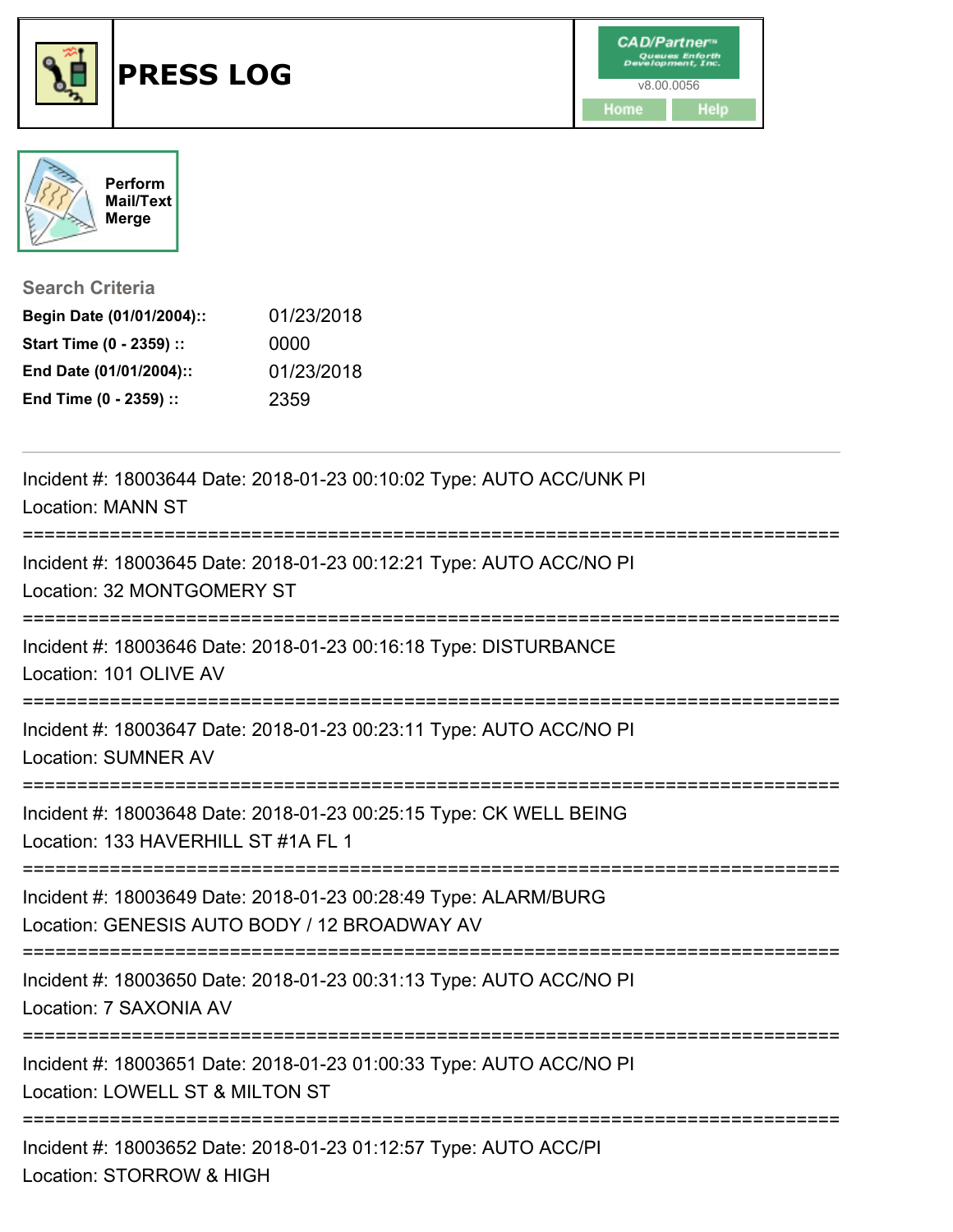| Incident #: 18003653 Date: 2018-01-23 01:19:01 Type: AUTO ACC/NO PI<br>Location: 9 SUMNER AV                                              |
|-------------------------------------------------------------------------------------------------------------------------------------------|
| Incident #: 18003654 Date: 2018-01-23 01:24:03 Type: AUTO ACC/UNK PI<br>Location: 56 JEFFERSON ST                                         |
| Incident #: 18003655 Date: 2018-01-23 01:55:18 Type: AUTO ACC/NO PI<br>Location: 205 HIGH ST<br>------------                              |
| Incident #: 18003656 Date: 2018-01-23 01:56:20 Type: AUTO ACC/NO PI<br>Location: 77 OREGON AV                                             |
| Incident #: 18003657 Date: 2018-01-23 02:24:05 Type: NOISE ORD<br>Location: 19 LEA ST                                                     |
| Incident #: 18003658 Date: 2018-01-23 02:34:05 Type: ALARM/BURG<br>Location: FERNANDEZ RESIDENCE / 186 ARLINGTON ST #RIGHT FL 3           |
| Incident #: 18003659 Date: 2018-01-23 02:47:41 Type: AUTO ACC/PI<br>Location: 50 TOWER HILL ST                                            |
| Incident #: 18003660 Date: 2018-01-23 03:33:27 Type: GENERAL SERV<br>Location: 26 WOODLAND CT                                             |
| Incident #: 18003661 Date: 2018-01-23 03:44:02 Type: GENERAL SERV<br>Location: FERRY ST & MANN ST                                         |
| Incident #: 18003662 Date: 2018-01-23 04:01:52 Type: NOTIFICATION<br>Location: 26 MARKET ST FL 2 ND                                       |
| Incident #: 18003663 Date: 2018-01-23 05:20:18 Type: GENERAL SERV<br>Location: 24 MARKET ST                                               |
| Incident #: 18003664 Date: 2018-01-23 05:46:18 Type: ALARM/BURG<br>Location: CENTRO AUTO MUSIC / 273 S UNION ST                           |
| Incident #: 18003665 Date: 2018-01-23 06:39:59 Type: WARRANT SERVE<br>Location: 86 S BROADWAY                                             |
| ----------------------<br>Incident #: 18003666 Date: 2018-01-23 07:10:44 Type: LARCENY/PAST<br>Location: PEOPLE READY / 599 CANAL ST #1-4 |

===========================================================================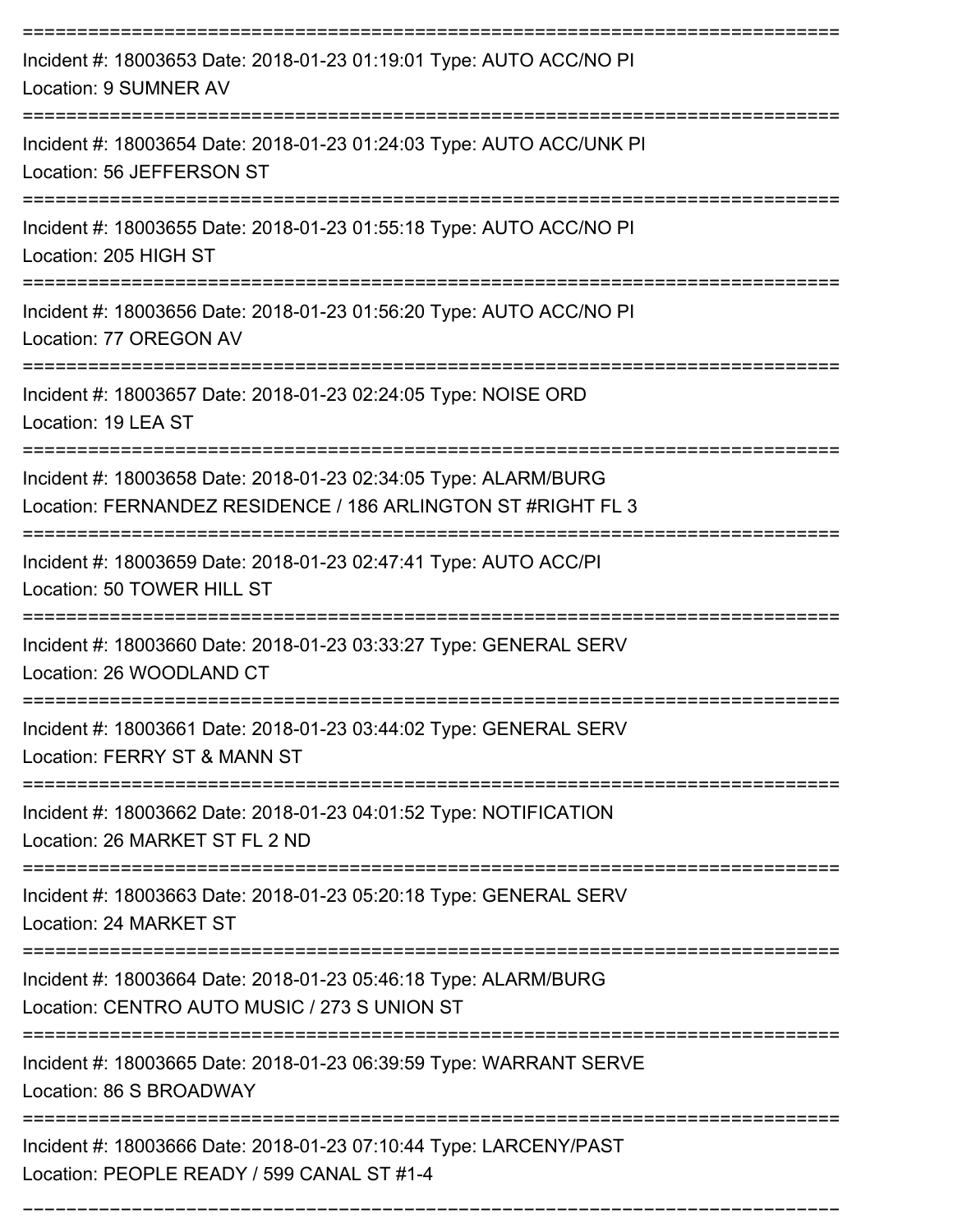| Incident #: 18003667 Date: 2018-01-23 07:36:11 Type: SUS PERS/MV<br><b>Location: HARRIMAN ST</b>                          |
|---------------------------------------------------------------------------------------------------------------------------|
| Incident #: 18003668 Date: 2018-01-23 08:12:51 Type: CK WELL BEING<br>Location: 331 SALEM ST #B                           |
| Incident #: 18003669 Date: 2018-01-23 08:37:07 Type: MEDIC SUPPORT<br>Location: 106 SALEM ST                              |
| Incident #: 18003670 Date: 2018-01-23 08:38:22 Type: DISTURBANCE<br>Location: MCDONALDS / 50 BROADWAY                     |
| Incident #: 18003671 Date: 2018-01-23 08:43:06 Type: HIT & RUN M/V<br>Location: 107 UNION ST FL 2ND FLR                   |
| Incident #: 18003672 Date: 2018-01-23 08:53:36 Type: AUTO ACC/PI<br>Location: BEACON ST & TAFT ST<br>==================== |
| Incident #: 18003673 Date: 2018-01-23 09:07:10 Type: DISTURBANCE<br>Location: 276 HAMPSHIRE ST #1 FL 1                    |
| Incident #: 18003674 Date: 2018-01-23 09:11:29 Type: AUTO ACC/NO PI<br>Location: BEACON ST & TAFT ST                      |
| Incident #: 18003675 Date: 2018-01-23 09:37:54 Type: HIT & RUN M/V<br>Location: 20 BENNETT ST                             |
| Incident #: 18003676 Date: 2018-01-23 09:43:01 Type: AUTO ACC/NO PI<br>Location: 556 ANDOVER ST                           |
| Incident #: 18003677 Date: 2018-01-23 09:51:37 Type: DOMESTIC/PROG<br>Location: 91 NEWBURY ST FL 2NDFL                    |
| Incident #: 18003678 Date: 2018-01-23 09:58:47 Type: PARK & WALK<br>Location: BRADFORD ST & BROADWAY                      |
| Incident #: 18003679 Date: 2018-01-23 10:14:33 Type: M/V STOP<br>Location: 126 SALEM ST                                   |
| Incident #: 18003680 Date: 2018-01-23 10:35:13 Type: CK WELL BEING<br>Location: 340 LAWRENCE ST                           |
|                                                                                                                           |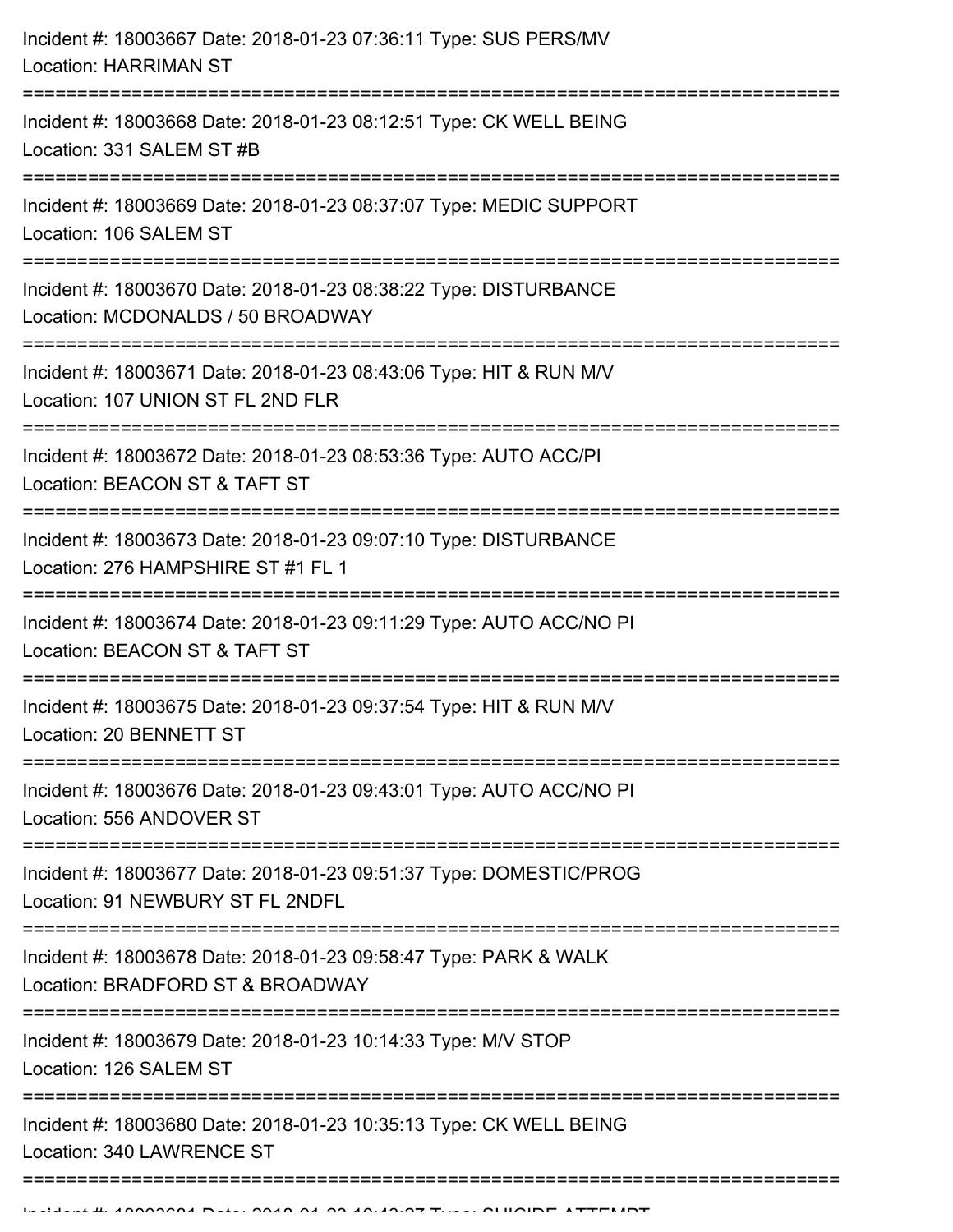Location: 72 MILTON ST FL 2ND FL =========================================================================== Incident #: 18003682 Date: 2018-01-23 10:45:38 Type: INVEST CONT Location: REGISTRY OF MOTOR VEHICLES / 73 WINTHROP AV =========================================================================== Incident #: 18003683 Date: 2018-01-23 10:48:10 Type: COURT DOC SERVE Location: 31 KINGSTON ST =========================================================================== Incident #: 18003684 Date: 2018-01-23 10:51:09 Type: DRUG OVERDOSE Location: 33 GARFIELD ST FL 1STFL =========================================================================== Incident #: 18003685 Date: 2018-01-23 11:02:46 Type: INVESTIGATION Location: 163 SALEM ST =========================================================================== Incident #: 18003686 Date: 2018-01-23 11:16:50 Type: COURT DOC SERVE Location: 68 EASTON ST =========================================================================== Incident #: 18003687 Date: 2018-01-23 11:18:59 Type: SEX OFFENDER Location: 112 WILLOW ST =========================================================================== Incident #: 18003688 Date: 2018-01-23 11:23:22 Type: INVESTIGATION Location: 6 COLONIAL DR =========================================================================== Incident #: 18003689 Date: 2018-01-23 11:31:44 Type: M/V STOP Location: LAWRENCE ST & PARK ST =========================================================================== Incident #: 18003690 Date: 2018-01-23 11:36:16 Type: INVESTIGATION Location: 25 ALLSTON ST =========================================================================== Incident #: 18003691 Date: 2018-01-23 11:38:25 Type: 209A/SERVE Location: 21 SANBORN ST =========================================================================== Incident #: 18003692 Date: 2018-01-23 11:49:34 Type: INVESTIGATION Location: 18 HIGH ST =========================================================================== Incident #: 18003693 Date: 2018-01-23 12:07:18 Type: 209A/SERVE Location: 90 COOLIDGE ST =========================================================================== Incident #: 18003694 Date: 2018-01-23 12:11:01 Type: INVESTIGATION Location: 18 MAY ST ============================= Incident #: 18003695 Date: 2018-01-23 12:16:24 Type: PARK & WALK

Location: BRADFORD ST & BROADWAY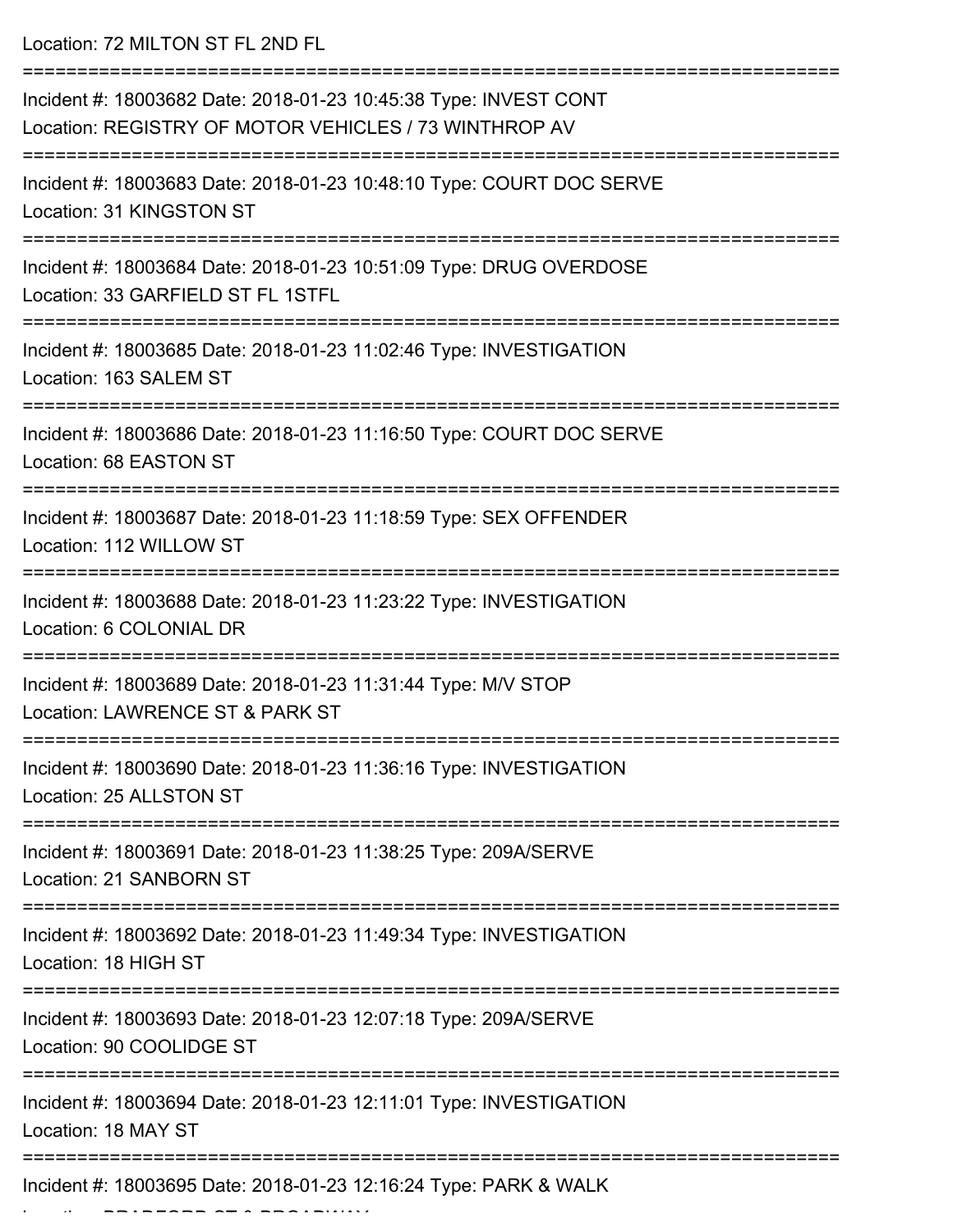| Incident #: 18003696 Date: 2018-01-23 12:20:53 Type: M/V STOP<br>Location: 38 MELROSE ST                                              |
|---------------------------------------------------------------------------------------------------------------------------------------|
| Incident #: 18003697 Date: 2018-01-23 12:23:29 Type: INVESTIGATION<br>Location: 5 LYNCH ST                                            |
| Incident #: 18003698 Date: 2018-01-23 12:31:03 Type: M/V STOP<br>Location: AMESBURY ST & METHUEN ST                                   |
| Incident #: 18003699 Date: 2018-01-23 12:35:25 Type: M/V STOP<br>Location: AVON ST & E HAVERHILL ST                                   |
| Incident #: 18003700 Date: 2018-01-23 12:42:54 Type: MEDIC SUPPORT<br>Location: TD BANKNORTH MA / 450 ESSEX ST                        |
| Incident #: 18003701 Date: 2018-01-23 12:46:02 Type: A&B PAST<br>Location: LAWRENCE HIGH SCHOOL / 71 N PARISH RD                      |
| Incident #: 18003702 Date: 2018-01-23 12:46:44 Type: PARK & WALK<br>Location: MARKET ST & S UNION ST                                  |
| Incident #: 18003703 Date: 2018-01-23 12:47:42 Type: INVESTIGATION<br>Location: 28 SUMMER ST                                          |
| Incident #: 18003704 Date: 2018-01-23 13:06:24 Type: INVESTIGATION<br>Location: 237 ERVING AV #1                                      |
| ==============================<br>Incident #: 18003705 Date: 2018-01-23 13:10:15 Type: M/V STOP<br>Location: S UNION ST & WINTHROP AV |
| Incident #: 18003706 Date: 2018-01-23 13:14:09 Type: TOW/REPOSSED<br>Location: 92 BEACON ST                                           |
| ================================<br>Incident #: 18003707 Date: 2018-01-23 13:20:23 Type: M/V STOP<br>Location: 273 ESSEX ST           |
| Incident #: 18003708 Date: 2018-01-23 13:20:50 Type: M/V STOP<br>Location: CROSS ST & FRANKLIN ST                                     |
| Incident #: 18003709 Date: 2018-01-23 13:25:50 Type: M/V STOP<br>Location: 73 WINTHROP AV                                             |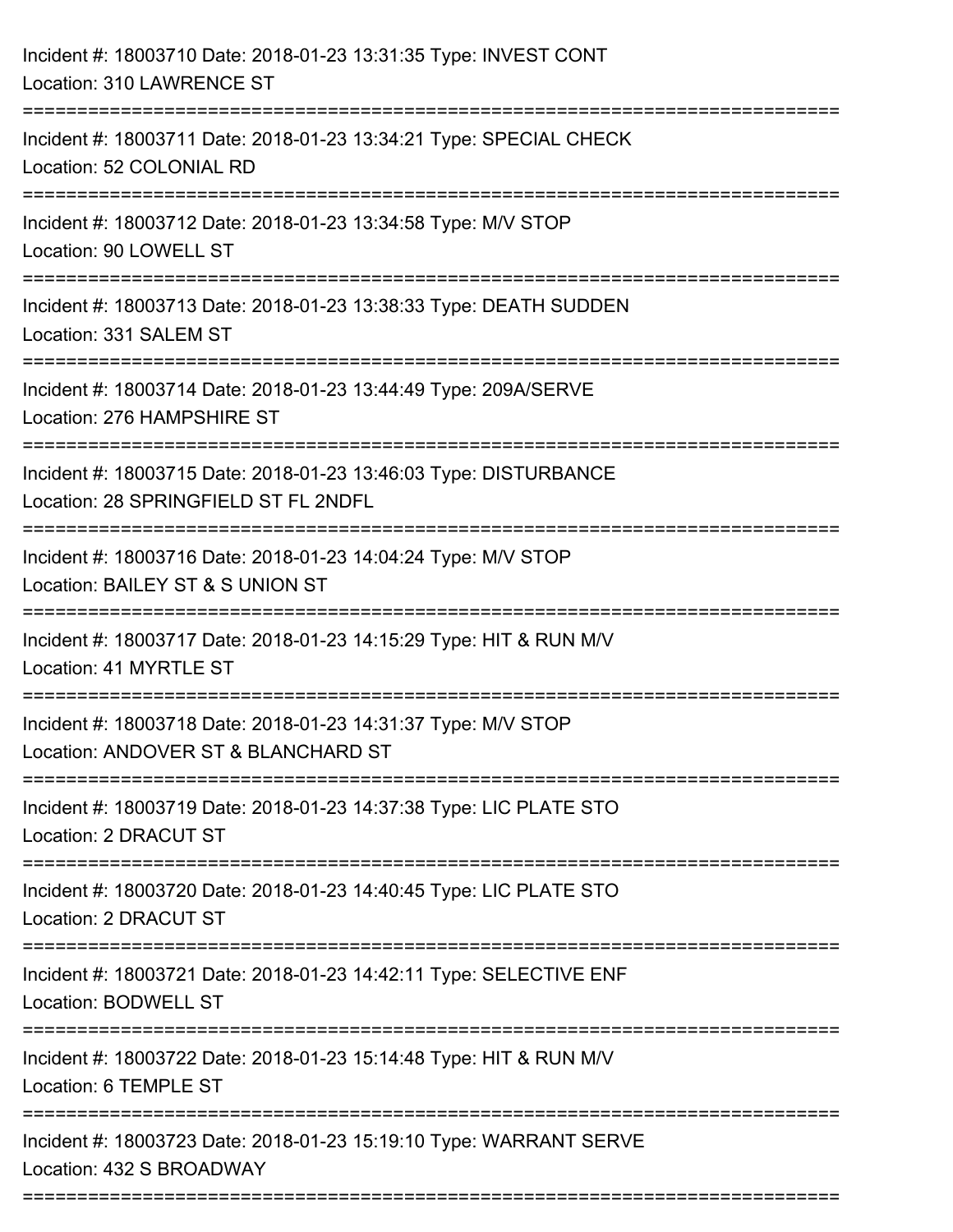| Incident #: 18003724 Date: 2018-01-23 15:34:44 Type: M/V STOP<br>Location: 90 LOWELL ST                                               |
|---------------------------------------------------------------------------------------------------------------------------------------|
| Incident #: 18003725 Date: 2018-01-23 15:39:30 Type: M/V STOP<br>Location: BROADWAY & MANCHESTER ST                                   |
| Incident #: 18003726 Date: 2018-01-23 15:43:45 Type: ANIMAL COMPL<br>Location: 50 ISLAND ST                                           |
| Incident #: 18003727 Date: 2018-01-23 15:44:08 Type: AUTO ACC/UNK PI<br>Location: ARLINGTON ST & CHELMSFORD ST                        |
| Incident #: 18003728 Date: 2018-01-23 15:46:40 Type: INVEST CONT<br>Location: 805 ESSEX ST                                            |
| Incident #: 18003729 Date: 2018-01-23 15:49:23 Type: AUTO ACC/NO PI<br>Location: 137 BERKELEY ST<br>:================================ |
| Incident #: 18003730 Date: 2018-01-23 16:02:36 Type: MEDIC SUPPORT<br>Location: 42 MARBLE AV                                          |
| Incident #: 18003731 Date: 2018-01-23 16:03:01 Type: VIO CITY ORD<br>Location: AMERICAS FOOD BASKET / 73D WINTHROP AV                 |
| Incident #: 18003732 Date: 2018-01-23 16:06:45 Type: AUTO ACC/NO PI<br>Location: BERKELEY ST & JACKSON ST                             |
| Incident #: 18003733 Date: 2018-01-23 16:11:54 Type: B&E/PAST<br>Location: 102 AUBURN ST #1 FL 1                                      |
| Incident #: 18003734 Date: 2018-01-23 16:16:22 Type: CK WELL BEING<br>Location: 340 LAWRENCE ST #BASEMENT                             |
| Incident #: 18003735 Date: 2018-01-23 16:34:30 Type: UNWANTEDGUEST<br>Location: 243 PROSPECT ST                                       |
| Incident #: 18003736 Date: 2018-01-23 16:38:00 Type: NEIGHBOR PROB<br>Location: 520 ANDOVER ST                                        |
| Incident #: 18003737 Date: 2018-01-23 16:50:33 Type: TOW OF M/V<br>Location: 50 ISLAND ST                                             |
|                                                                                                                                       |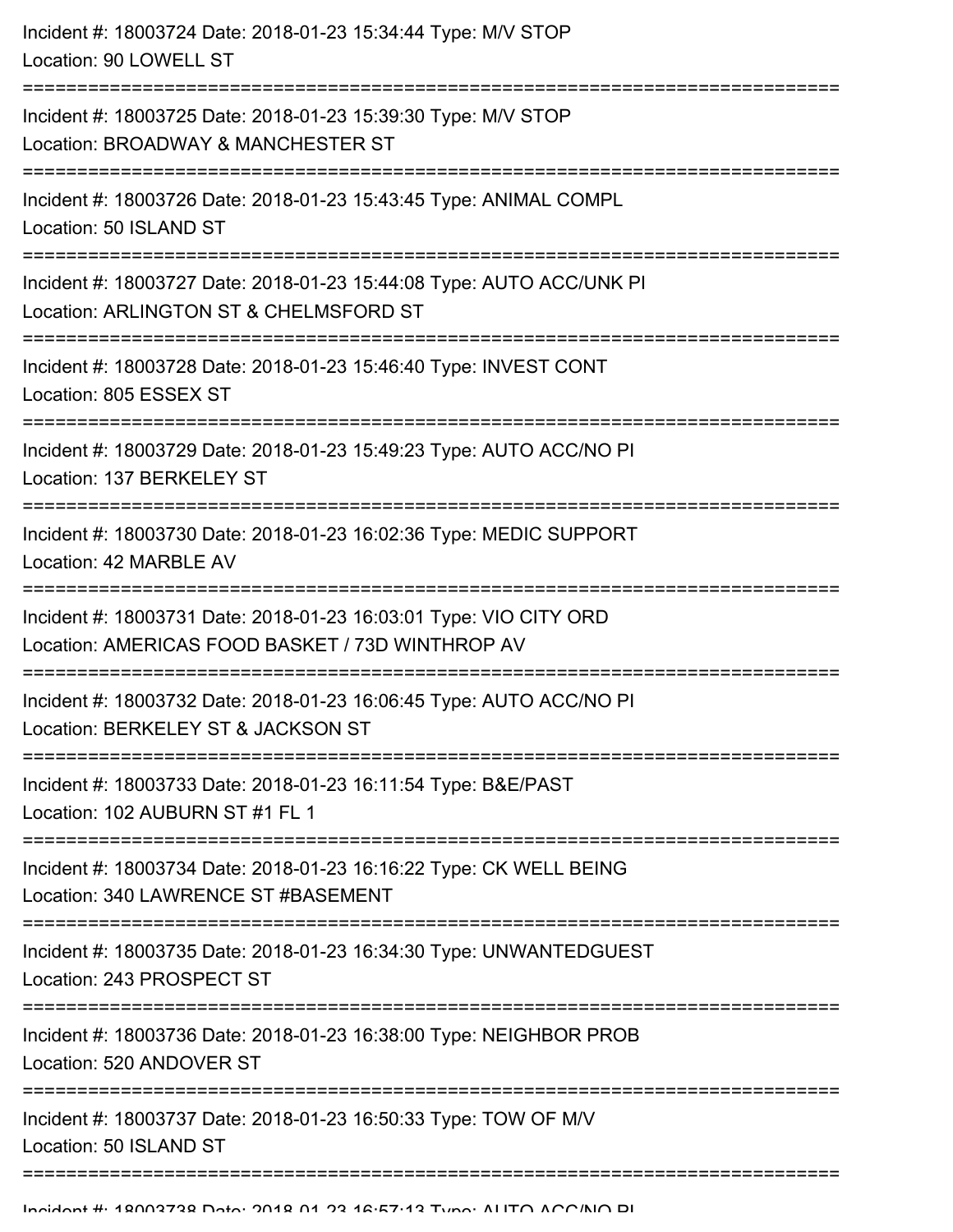Location: 139 S BROADWAY

| Incident #: 18003739 Date: 2018-01-23 17:04:28 Type: AUTO ACC/NO PI<br>Location: BERKELEY ST & SWAN                                  |
|--------------------------------------------------------------------------------------------------------------------------------------|
| Incident #: 18003740 Date: 2018-01-23 17:11:51 Type: ALARM/BURG<br>Location: MARTINEZ RESIDENCE 9782739666 / 15 FLORAL ST            |
| Incident #: 18003741 Date: 2018-01-23 17:29:58 Type: FIRE<br>Location: 9 TOWER HILL ST                                               |
| Incident #: 18003742 Date: 2018-01-23 17:41:28 Type: DISABLED MV<br>Location: FRIENDLYS RESTAURANT / 227 WINTHROP AV                 |
| Incident #: 18003743 Date: 2018-01-23 17:51:44 Type: SUICIDE ATTEMPT<br>Location: AMESBURY ST & COMMON ST                            |
| Incident #: 18003744 Date: 2018-01-23 17:56:40 Type: DRUG OVERDOSE<br>Location: BURGER KING / 187 BROADWAY                           |
| Incident #: 18003745 Date: 2018-01-23 17:57:52 Type: MEDIC SUPPORT<br>Location: 61 BRADFORD ST                                       |
| Incident #: 18003746 Date: 2018-01-23 18:03:33 Type: INVEST CONT<br>Location: 377 HOWARD ST #2                                       |
| Incident #: 18003747 Date: 2018-01-23 18:11:53 Type: MEDIC SUPPORT<br>Location: ROYAL WOOD MILL / 800 ESSEX ST FL 2                  |
| Incident #: 18003748 Date: 2018-01-23 18:18:14 Type: STOL/MV/PAS<br>Location: MCDONALDS / 50 BROADWAY                                |
| Incident #: 18003749 Date: 2018-01-23 18:27:56 Type: SUS PERS/MV<br>Location: 29 KATHERINE ST<br>=================================== |
| Incident #: 18003750 Date: 2018-01-23 18:30:11 Type: GENERAL SERV<br>Location: 47 BROOKFIELD ST FL 3                                 |
| Incident #: 18003751 Date: 2018-01-23 18:35:22 Type: MEDIC SUPPORT<br>Location: 360 MERRIMACK ST                                     |
| ===============================<br>Incident #: 18003752 Date: 2018-01-23 18:59:09 Type: M/V STOP                                     |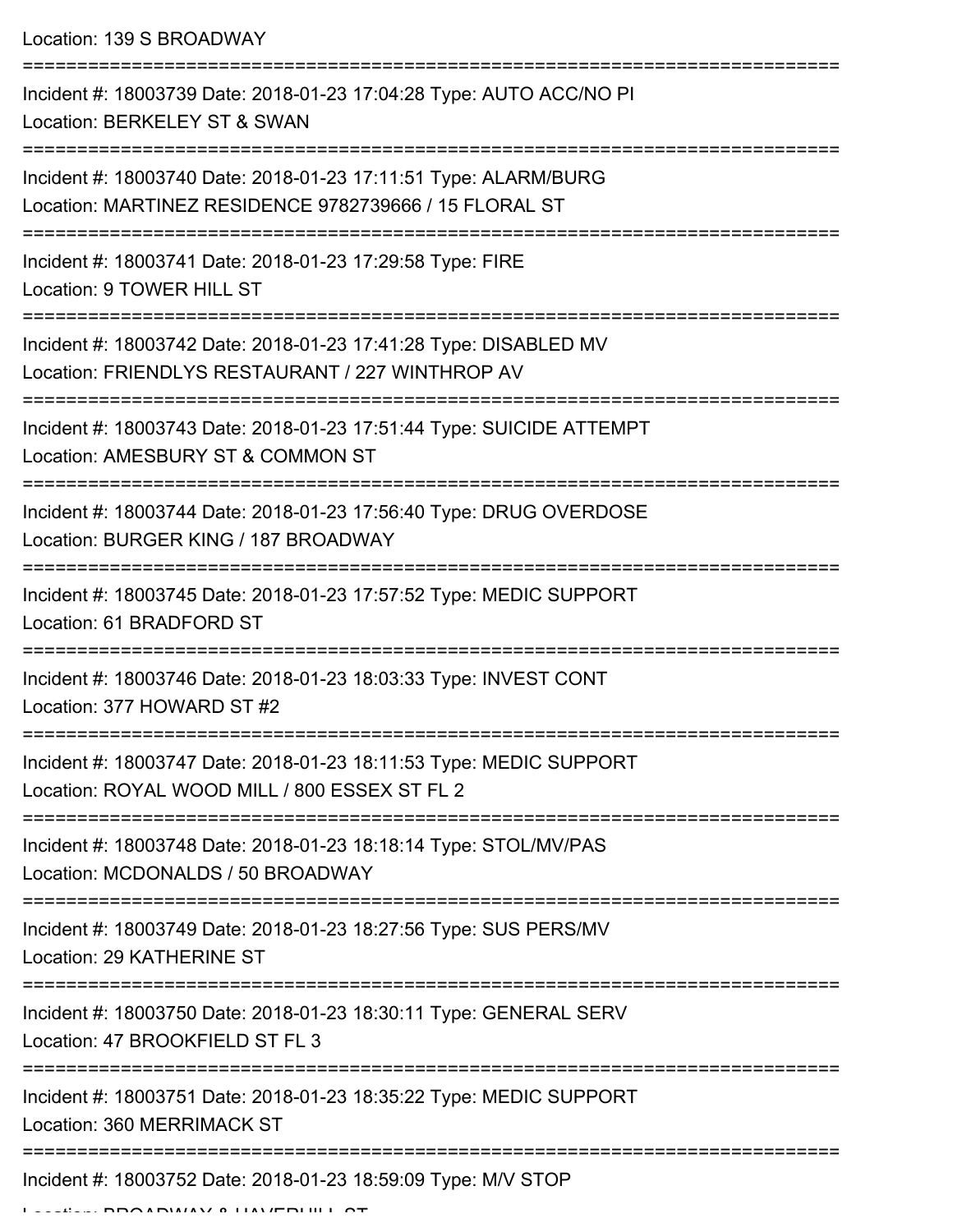| Incident #: 18003753 Date: 2018-01-23 19:08:15 Type: SUS PERS/MV<br>Location: 133 WOODLAND ST                              |
|----------------------------------------------------------------------------------------------------------------------------|
| Incident #: 18003754 Date: 2018-01-23 19:11:09 Type: M/V STOP<br>Location: 50 AMES ST                                      |
| Incident #: 18003755 Date: 2018-01-23 19:43:39 Type: GENERAL SERV<br>Location: 105 SPRUCE ST FL 2                          |
| ,,,,,,,,,,,,,,,,,<br>Incident #: 18003756 Date: 2018-01-23 19:51:31 Type: ALARMS<br>Location: DOLLAR STORE / 19 OXFORD ST  |
| Incident #: 18003757 Date: 2018-01-23 19:58:09 Type: DISTURBANCE<br>Location: 12 METHUEN ST                                |
| Incident #: 18003758 Date: 2018-01-23 19:59:12 Type: B&E/MV/PROG<br>Location: 50 ISLAND ST                                 |
| Incident #: 18003759 Date: 2018-01-23 20:21:07 Type: MEDIC SUPPORT<br>Location: 76 FARLEY ST FL 3                          |
| Incident #: 18003760 Date: 2018-01-23 20:26:16 Type: M/V STOP<br>Location: FALMOUTH ST & S UNION ST                        |
| Incident #: 18003761 Date: 2018-01-23 20:26:42 Type: AUTO ACC/NO PI<br>Location: 237 ESSEX ST                              |
| Incident #: 18003762 Date: 2018-01-23 20:30:35 Type: MAN DOWN<br>Location: MCDONALDS / 50 BROADWAY                         |
| Incident #: 18003763 Date: 2018-01-23 20:44:33 Type: COURT DOC SERVE<br>Location: 28 HOFFMAN AV                            |
| ------------------------<br>Incident #: 18003764 Date: 2018-01-23 20:52:51 Type: DISTURBANCE<br>Location: 383 HAVERHILL ST |
| Incident #: 18003765 Date: 2018-01-23 21:17:39 Type: DOMESTIC/PROG<br>Location: 4 UNION ST #511                            |
| Incident #: 18003766 Date: 2018-01-23 21:20:33 Type: FIGHT<br>Location: 259 HOWARD ST #3                                   |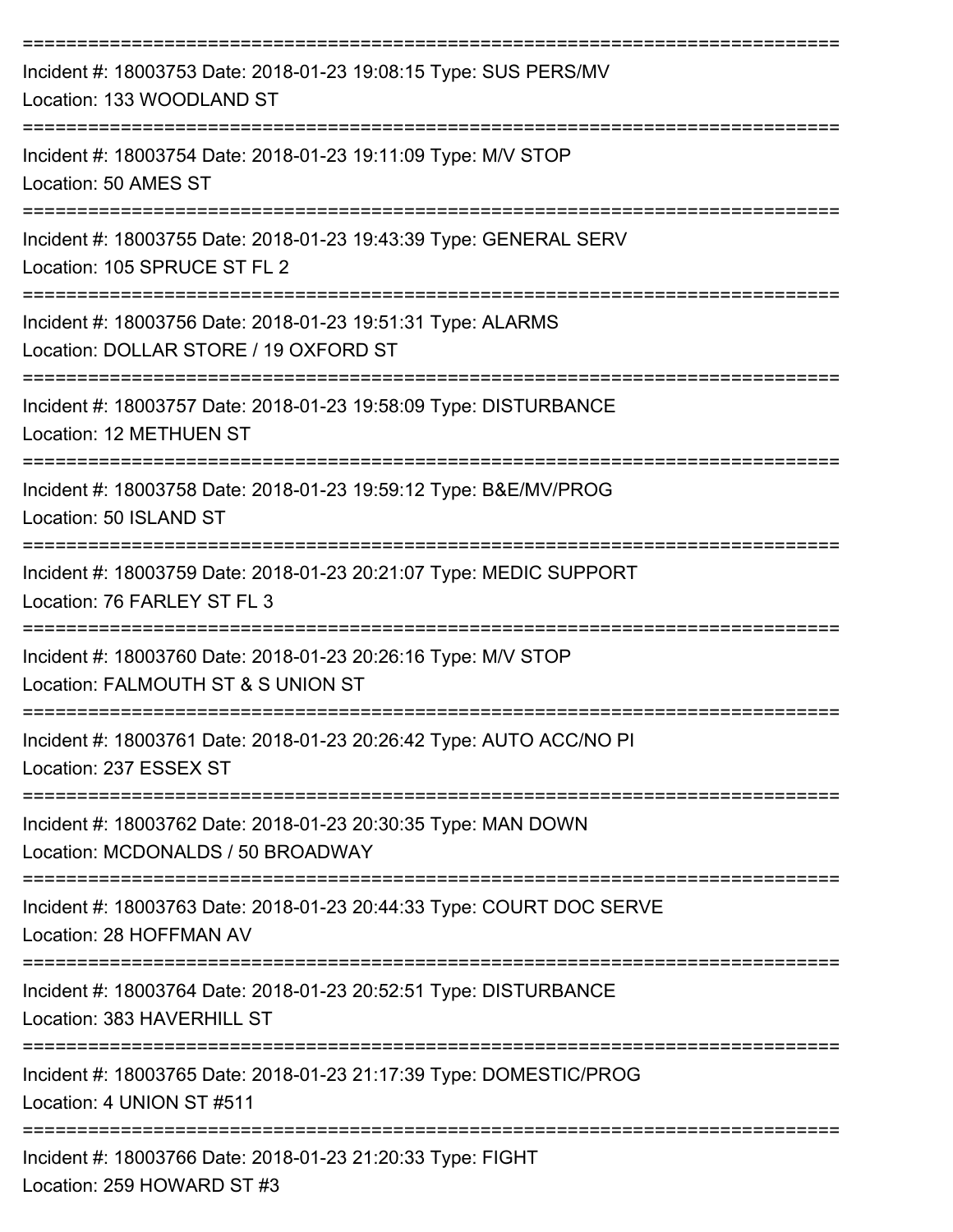| Incident #: 18003767 Date: 2018-01-23 21:25:17 Type: M/V STOP<br>Location: RT 114 & WINTHROJP AV              |
|---------------------------------------------------------------------------------------------------------------|
| Incident #: 18003768 Date: 2018-01-23 21:39:04 Type: AUTO ACC/UNK PI<br>Location: CVS PHARMACY / 266 BROADWAY |
| Incident #: 18003769 Date: 2018-01-23 21:57:29 Type: HIT & RUN M/V<br>Location: 107 UNION ST                  |
| Incident #: 18003770 Date: 2018-01-23 22:08:55 Type: VIO CITY ORD<br>Location: 26 CROSS ST                    |
| Incident #: 18003771 Date: 2018-01-23 22:12:27 Type: KEEP PEACE<br>Location: 268 PARK ST                      |
| Incident #: 18003772 Date: 2018-01-23 22:33:23 Type: M/V STOP<br>Location: BROADWAY & LOWELL ST               |
| Incident #: 18003773 Date: 2018-01-23 23:05:12 Type: M/V STOP<br>Location: ANDOVER ST & OSGOOD ST             |
| Incident #: 18003774 Date: 2018-01-23 23:14:38 Type: NOTIFICATION<br>Location: 9 ADAMS ST                     |
| Incident #: 18003775 Date: 2018-01-23 23:17:50 Type: M/V STOP<br>Location: BROADWAY & HAVERHILL ST            |
| Incident #: 18003776 Date: 2018-01-23 23:23:05 Type: M/V STOP<br>Location: 327 ESSEX ST                       |
| Incident #: 18003777 Date: 2018-01-23 23:23:33 Type: M/V STOP<br>Location: BROADWAY & LOWELL ST               |
| Incident #: 18003779 Date: 2018-01-23 23:27:09 Type: UNKNOWN PROB<br>Location: 303 PROSPECT ST                |
| Incident #: 18003778 Date: 2018-01-23 23:27:56 Type: M/V STOP<br>Location: BROADWAY & LOWELL ST               |
| Incident #: 18003780 Date: 2018-01-23 23:50:49 Type: HIT & RUN M/V<br>Location: BOXFORD ST & S UNION ST       |